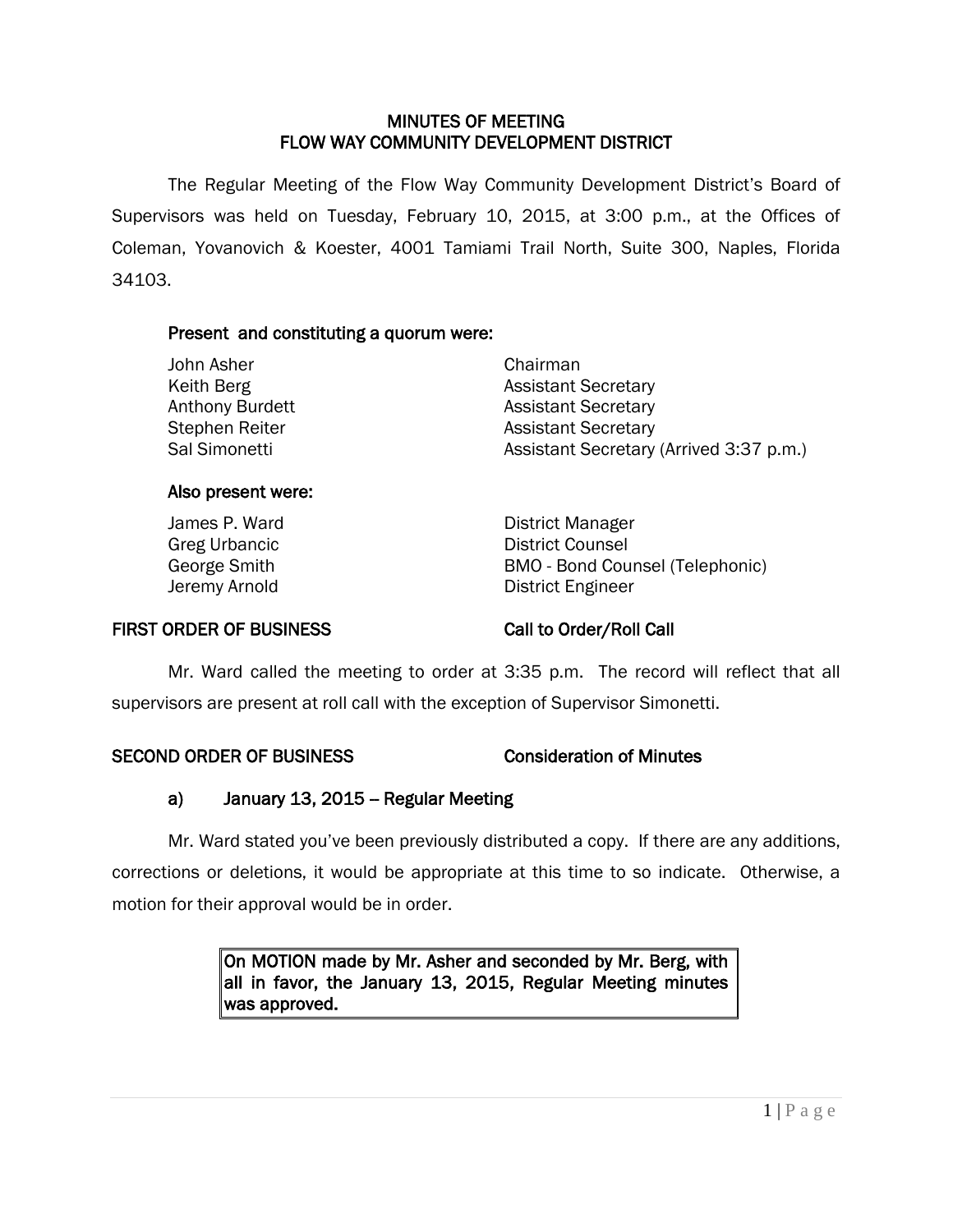THIRD ORDER OF BUSINESS Consideration of Resolution 2015-5 of the Board of Supervisors of Flow Way Community Development District approving the removal of Wells Fargo Bank, National Association as trustee, registrar and paying agent for Flow Way Community Development District; approving U.S. Bank National Association as successor trustee and successor registrar and paying agent; authorizing the District Manager to provide such notices as are required to effectuate the foregoing removal of Wells Fargo Bank, National Association as trustee, registrar, and paying agent and the appointment of U.S. Bank National Association as the successor trustee and successor registrar and paying agent; providing for conflicts; providing for severability; and providing an effective date.

Mr. Ward stated Resolution 2015-5 removes Wells Fargo Bank as your trustee for the Series 2013 Bonds and replaces them with U.S. Bank as trustee. The primary purpose of the change is related to the fact that Wells Fargo has moved their trust department out of Florida. They're now based in Pennsylvania and, to be quite frank, they're difficult to work with. As such, the resolution simply replaces the trustee with U.S. Bank, and they are also going to be the trustee on the Series 2015 Bonds, which is a part of the resolution that's next on your agenda.

The fee structure that U.S. Bank has provided to you is consistent with what we have normally paid; I don't recall if it's slightly over or under the Wells Fargo number, but it's consistent with what I'm used to seeing from U.S. Bank. If you have any questions on the resolution, I'd be glad to answer them for you. Otherwise, it is in order and recommended for your consideration.

The record will reflect that Supervisor Simonetti has joined us.

On MOTION made by Mr. Asher and seconded by Mr. Simonetti, with all in favor, Resolution 2015-5 was approved.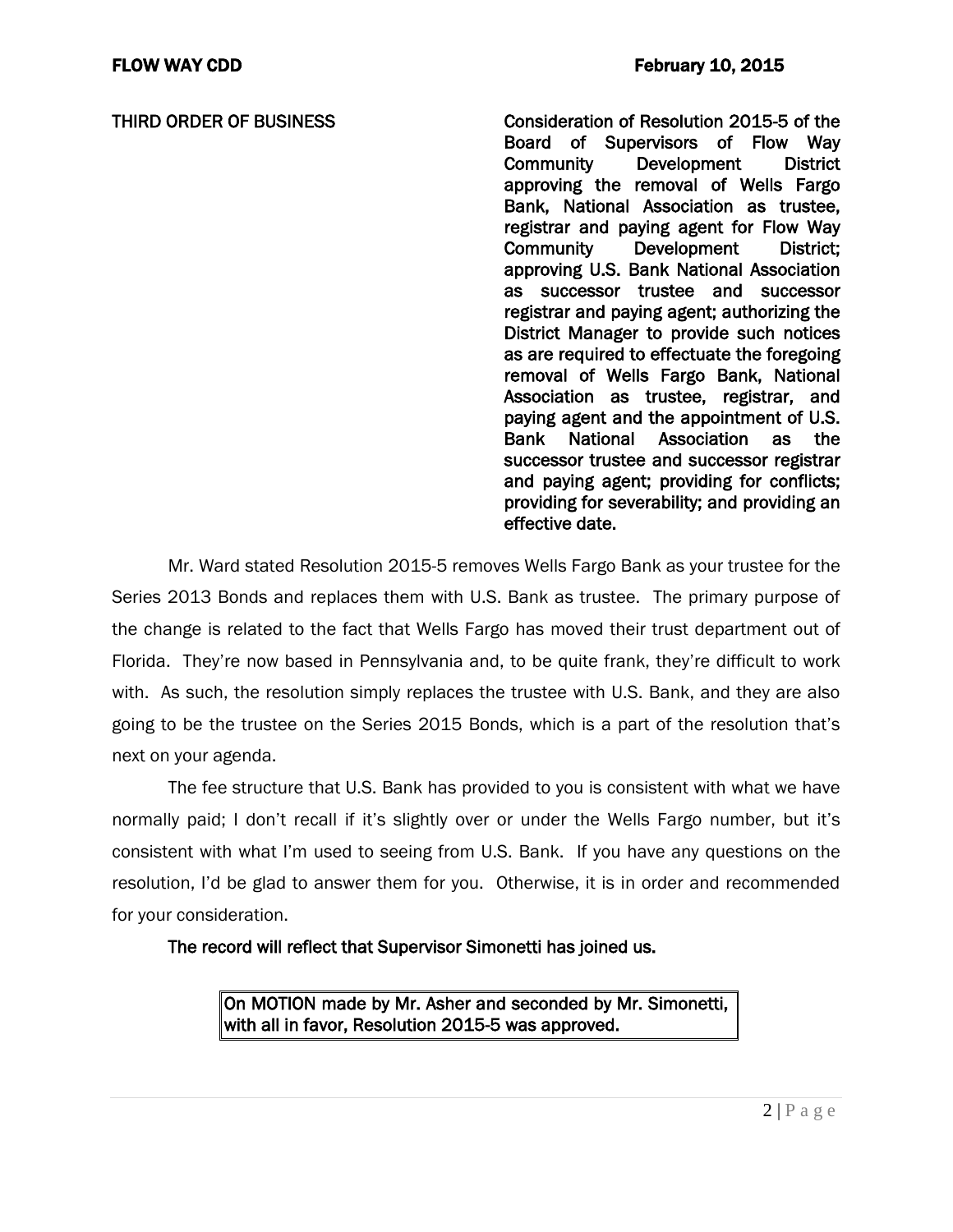FOURTH ORDER OF BUSINESS Consideration of Resolution 2015-6 of the Board of Supervisor of Flow Way Community Development District authorizing the issuance of not to exceed \$7,000,000 aggregate principal amount of its Flow Way Community Development District Special Assessment Bonds, [in one or more series] (the "Series 2015 Bonds"); determining certain details of the Series 2015 Bonds; approving the form of and authorizing the execution and delivery of a second supplemental trust indenture; authorizing the negotiated sale of the Series 2015 Bonds; appointing the underwriter; approving the form of and authorizing the execution and delivery of a contract of bond purchase contract with respect to the Series 2015 Bonds and awarding the Series 2015 Bonds to the underwriter named therein pursuant to the parameters set forth in this resolution; approving the form of and authorizing the distribution of the preliminary limited offering memorandum and its use by the underwriter in connection with the offering for sale of the Series 2015 Bonds and approving the execution and delivery of a final limited offering memorandum; authorizing the execution and delivery of a continuing disclosure agreement and the appointment of a dissemination agent, a true up agreement, an acquisition agreement, an assignment agreement, and a completion agreement; providing for the application of Series 2015 Bond proceedings; authorizing the proper officials to do all things deemed necessary in connection with the issuance, sale and delivery of the Series 2015 Bonds; making certain declarations; appointing a trustee; providing for the registration of the bonds pursuant to the DTC book-entry system; providing an effective date and for other purposes.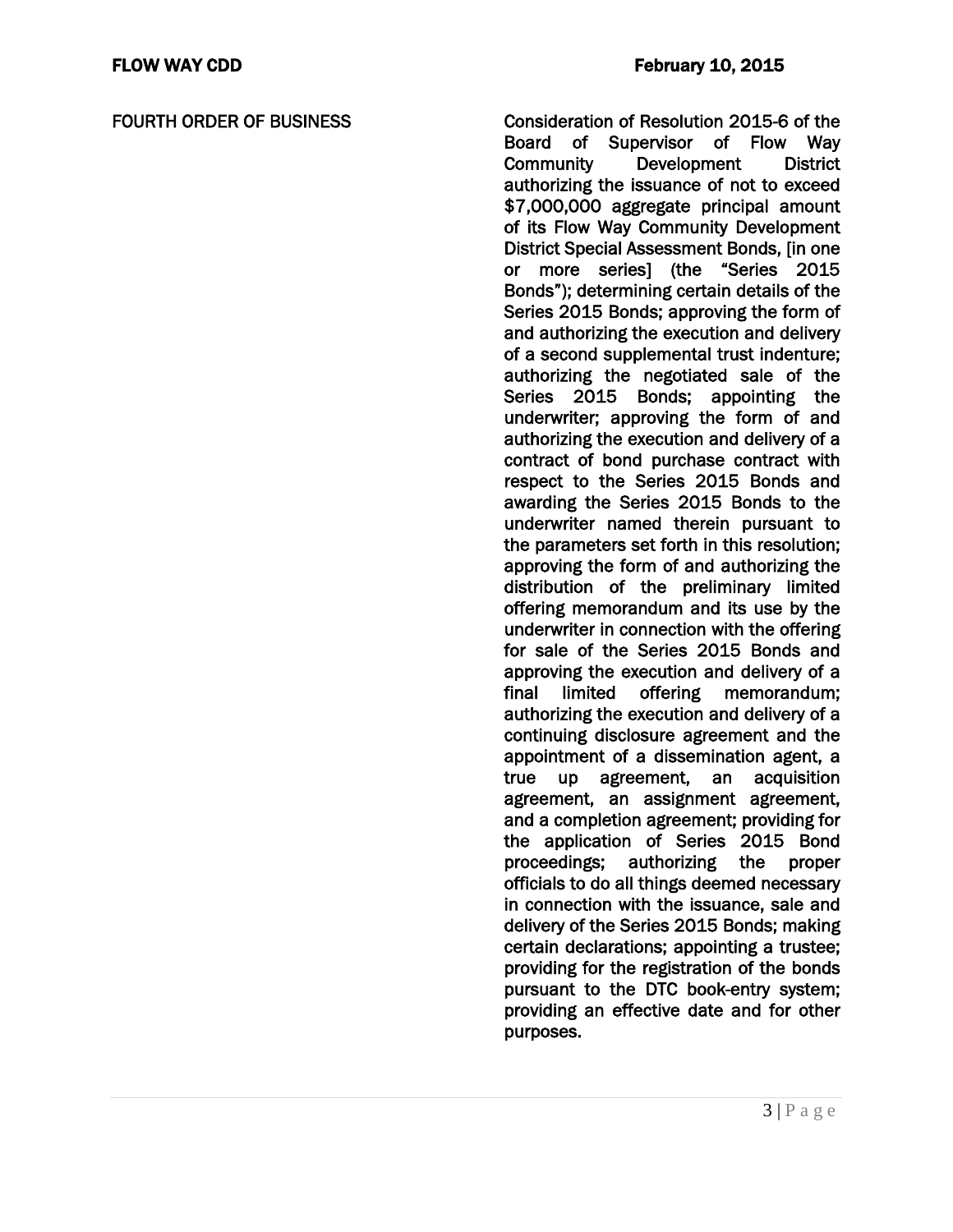### FLOW WAY CDD **FLOW WAY CDD**

Mr. Ward stated the primary purpose of the meeting was the consideration of Resolution 2015-6, which was what we call a delegation bond award resolution. I know Mr. Smith is on the phone with us as your bond counsel, and I'll ask him to take some time and go through the pertinent business terms of the resolution with you. After questions from the Board, we'll ask for a motion to approve the resolution.

Mr. Smith stated this is George Smith with the Law Firm of Bryant Miller Olive; we are bond counsel to the District, and we appreciate the opportunity to represent you. The resolution you have before you is to authorize not to exceed \$7,000,000, an aggregate principal amount of your special assessment bond Series 2015. It approves certain matters in connection with those bonds, including a bond purchase agreement, as well as a second supplemental trust indenture, and a preliminary limit offering memorandum that will be used by the underwriter in connection with the offering of the bonds themselves.

It also approves various other documents that will be used to make sure that those bonds are secured and repaid in a timely fashion, and it includes a bond purchase contract with the underwriter, as long as certain parameters are met. It delegates the authority to the Chair to enter that purchase contract, and those parameters are included in section six of the resolution under II. and I'll just go through those with you for one moment. It allows that the Chair may enter into that contract as long as the principal amount of the bond does not exceed \$7,000,000, and as long as the interest rate is a rate not more than 300 basis points above the bond buyers 20 bond index, which was published in the month prior to the sale of the bonds. It requires that the price of the bonds be at not less than 98 percent, and the final maturity of those bonds be no later than November 1, 2048.

I'd be happy to go through any portion of the resolution if there's any questions, but that's the main purpose of the resolution is authorizing entering the bond contract with the underwriter and allowing those bonds to be issued to finance the 2015 project. With that, I'll be happy to take any questions.

Mr. Ward asked any questions from the Board? Hearing none, a motion to approve the resolution is in order.

> On MOTION made by Mr. Burdett and seconded by Mr. Simonetti, with all in favor, Resolution 2015-6 was approved.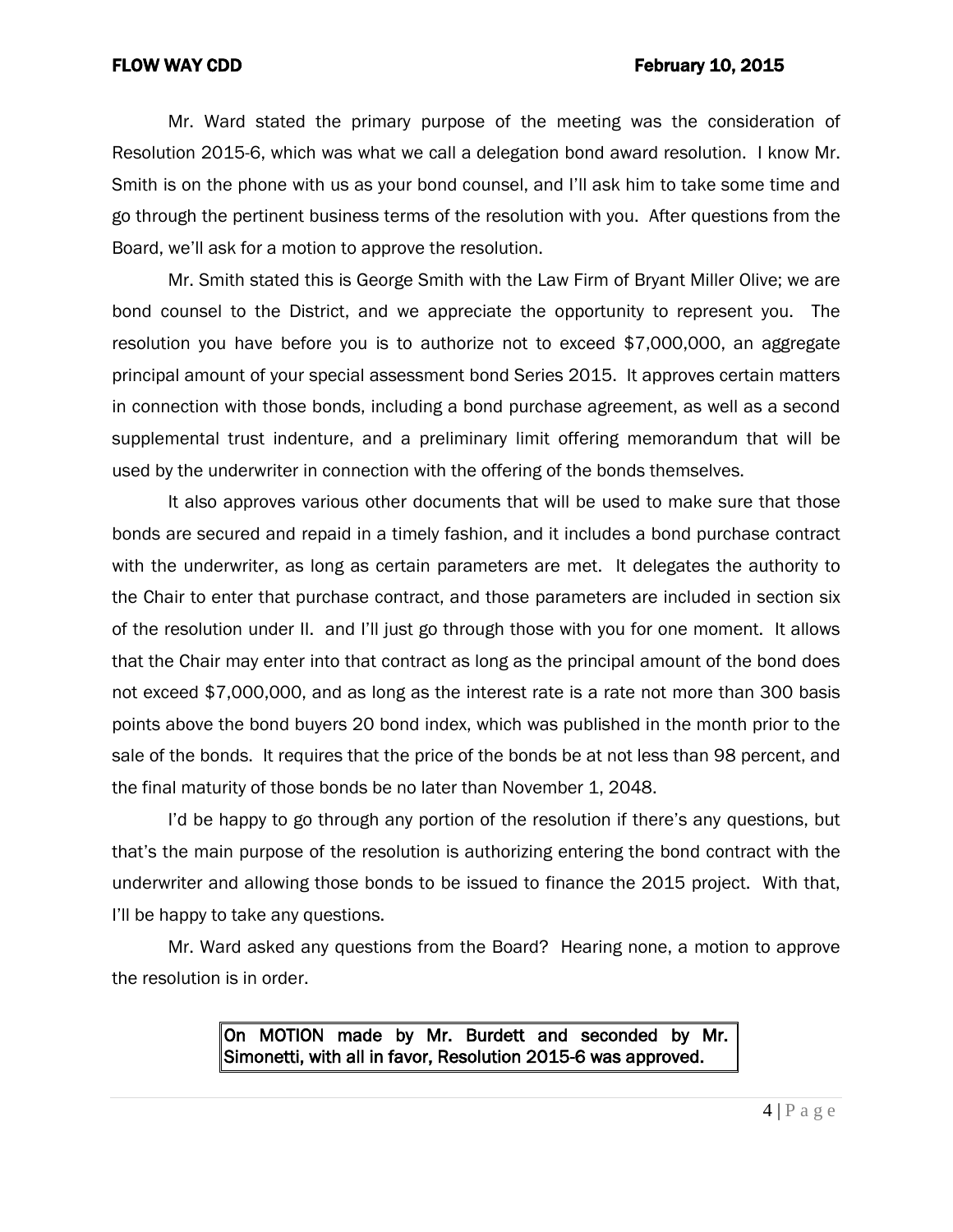FIFTH ORDER OF BUSINESS Consideration of Resolution 2015-7 of the Board of Supervisors of the Flow Way Community Development District adopting continuing disclosure policies procedures; and providing for severability and an effective date.

Mr. Ward stated, as a way of some brief background, the continuing disclosure is a provision that we are required to enter into when we issue bonds. We did it for the 2013 bonds; we will do it again for the 2015 bonds. That provides that the District will report certain information on a continuing basis to the bondholders, and upload that to the national repositories. The form of the continuing disclosure that's attached to the resolution is consistent with what we've done for the 2013 bonds, and will be consistent for what we will do for the 2015 bonds. This is kind of like a belts and suspenders kind of resolution, since we also enter into an agreement as a part of the closing of those set of bonds related to the continuing disclosure.

It is becoming significantly more important on an ongoing basis each year as the District issues debt. The important part is that it really requires us to not only disclose the information contained in this exhibit to the resolution, but it requires us to report if we do not report this information, that we have to notify the repositories that we did not receive the information from the primary developer. That's what we call a listed event pursuant to this disclosure information. If you have any questions with respect to the resolution, I'd be glad to answer them. Otherwise, it is recommended for your consideration.

Mr. Asher asked what is the training requirement, the training of employees.

Mr. Ward stated that would be me, but since I already know how to do it.

Mr. Asher stated oh, it's for you.

Mr. Ward stated yes, apparently, I am the employee pursuant to that. All it's really doing is saying that we have to report this information and, in the event that we don't, that we need to notify the national repository that we are not providing the information. Most of the information, if you look at it, is really related to the developer providing us the information on a regular basis. The yearly information that we are required to report, I actually report that information on a quarterly basis, but at the moment, it's primarily related